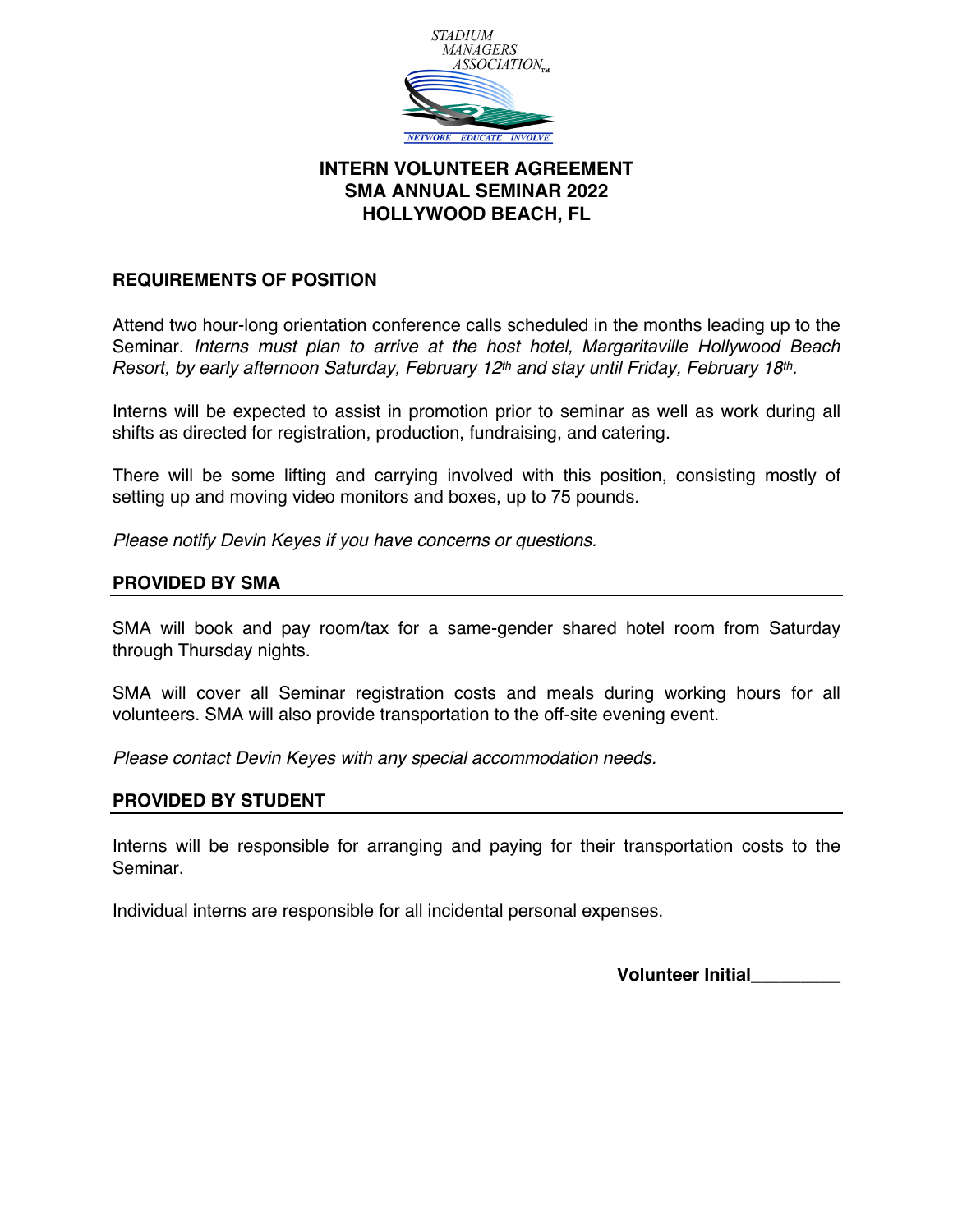#### **JOB FUNCTIONS**

Interns will assist with set up, staffing, and tear down of attendee registration desk, and all other Seminar events and educational sessions, including off-site tours and/or dinner events. Responsibilities include handling and watching over expensive equipment that will require vigilance and care to prevent damage. Some of this equipment will require lifting and set up with SMA staff direction.

### **DRESS CODE**

Interns are expected to dress "professional casual" both on and off shift. Long pants and collared shirts are appropriate. Jeans, shorts, t-shirts, exercise clothing, and casual tops are not acceptable. Casual and clean **comfortable** shoes are fine, but no flip-flops, you will be doing a lot of standing and walking.

You are there to represent yourself professionally to 500 potential employers. If you have any doubt whether an item of clothing is appropriate, chances are it is not.

#### **PERSONAL AND PROFESSIONAL ETHICS**

Professional behavior is required, on and off duty. We expect you to be on time for work shifts, and demonstrate positive demeanor, and professional language at all times. You are there to network professionally, not personally. Avoid cocktail conversations with members. Keep your topics brief and relevant. Don't hesitate to ask to be introduced to a member.

The Seminar includes functions where alcohol will be served. You will be given direction at an individual event if it is appropriate to have a drink. SMA will immediately terminate your volunteer services if you are intoxicated or under the influence of any illegal substance, regardless of whether you are working at that time.

After hours noise complaints or hotel violation related reports will not be tolerated. A second complaint will result in you being required to leave the hotel and the Seminar at your own expense.

**Volunteer Initial\_\_\_\_\_\_**